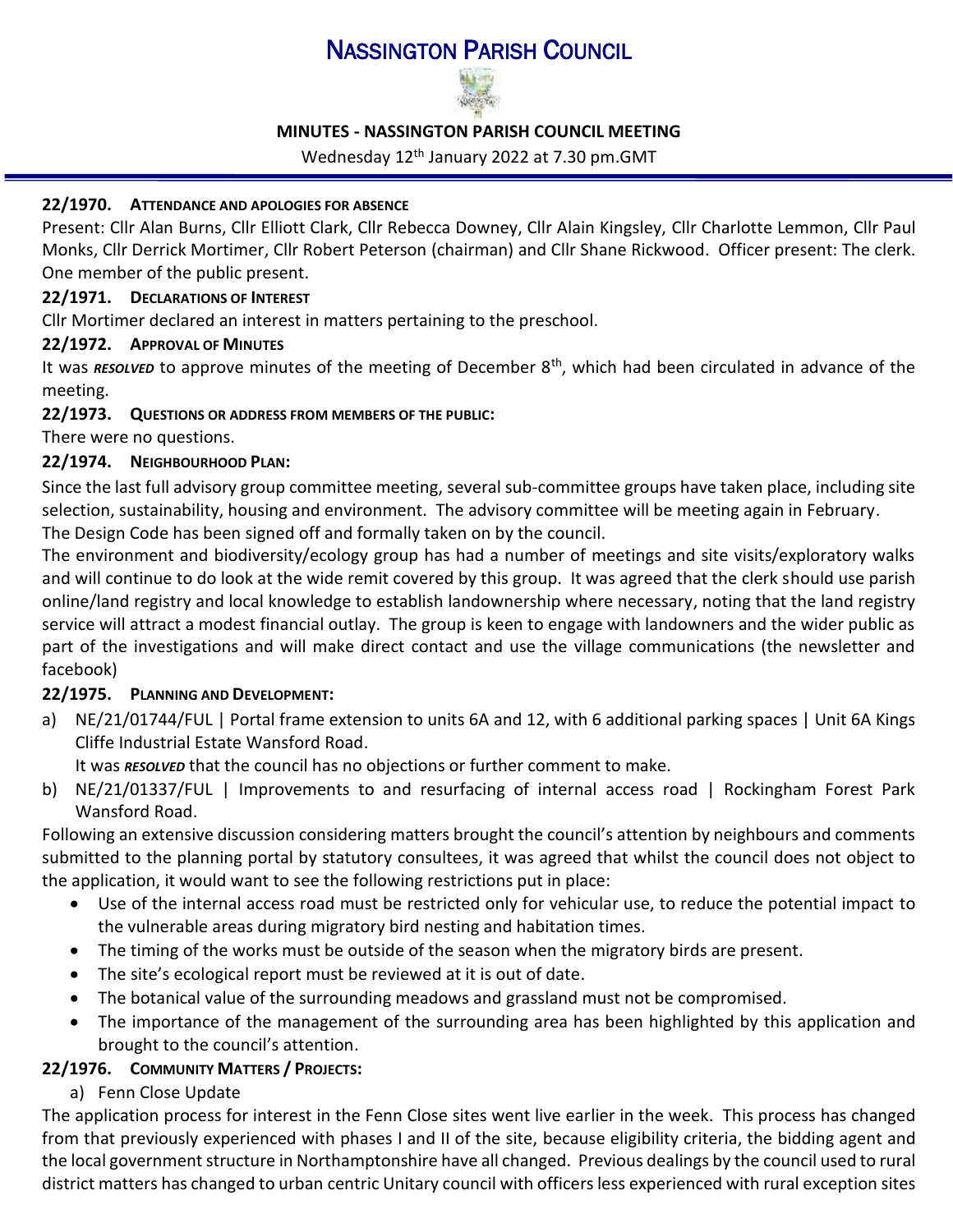and associated factors. The applications are now far more arm's length, with the council officers autonomously making decisions rather than in collaboration with the rural housing association. Without having access to established contacts with whom the parish council can establish facts, there is a concern that people unsuitable for a rural environment or people without tangible links to Nassington could be given priority over the people who the parish council understood it was supporting by giving its support to the scheme. The remaining ward councillors would be contacted to be informed of these concerns and asked to help identify housing officers.

### b) Christmas tree on green

The kind donation from Fotheringhay Christmas trees and invaluable help from Mee Farmers and Codman Construction were acknowledged. It was decided to wait until the summer to discuss options for the green for next year, as there were concerns about how tall a planted tree might grow.

Regarding the green and path, the clerk was asked to contact the mole management firm the council contracts and to investigate possibilities for reinforcement of the path further into the field, in readiness for a future meeting.

- c) Nassington preschool
	- A grant request had been received and distributed before the meeting along with a paper, unsolicited by preschool, provided by the council outlining a ground rent review. It was agreed that the council is unable to provide the full amount of the grant request. However, It was *RESOLVED* that the council will offer a grant of £4000 match funding and will freeze ground rent for three years, until 2025. In addition, the suggestion will be made that the preschool board consider using the council's groundworks contractor to complete its works, at the same time that the path is laid.

Councillors noted that there would be a level of disappointment if the opportunities for fundraising at the jubilee event in June were not taken up.

d) Nassington history group:

The council reiterated its agreement to take on responsibility for the history archive, with the possibility that the website would come within the council's existing ISP arrangements going forward. There is also the possibility of applying for heritage lottery grant funding at a later date, to allow for the repository of information to be properly digitized and originals archived with the county archivist.

- e) Nassington defibrillators:
	- Information regarding i*nstallation of AED units* [on public highway](https://www.dropbox.com/s/hz7n7dgndb2mxx8/21.12%20email%20Nassington%20Heart%20Safe%20Community.pdf?dl=0) had been circulated in advance of the meeting. It was noted that one of the sites is possibly under the ownership of the Longhurst Group and that installations on the highway will require section 50 licences. The council will support the section 50 process as much as it is able to, either via existing arrangements with county highways or via the licence that will form part of the upcoming speed indicator siting arrangements. The council is also in general support of the process to link in with existing UMS (electricity supply) MPAN (the meter) and pay for the cost of the electricity to keep the AEDs at optimum temperature.
	- A *[grant request](https://www.dropbox.com/s/29dvbav57w6v9gp/22.01%20Community%20Funding%20Request%20for%20Support%20-%20Nassington%20Parish%20Council%20%2001-01-22.pdf?dl=0)* had been circulated in advance of the meeting. It was agreed that the parish council is unwilling to fund a fixed AED and adamant that it would not want a plaque with its name on in any circumstance. It would like to fund a roving AED that can be taken on school trips and other excursions away from the village.

### **22/1977. GOVERNANCE MATTERS:**

| Budget:<br>a)          |                                                                                                                                                              |                              |           |
|------------------------|--------------------------------------------------------------------------------------------------------------------------------------------------------------|------------------------------|-----------|
|                        | It was agreed to set the following budget for the year 2022/23                                                                                               |                              |           |
| Precept                | 50,750.00                                                                                                                                                    | Salary                       | 10,000.00 |
| Interest               | 150.00                                                                                                                                                       | <b>Pension Provision/NIC</b> | 600.00    |
| <b>Allotment Rents</b> | 300.00                                                                                                                                                       | Clerks expenses              | 150.00    |
| Pavilion Lease         | $\hskip1.6pt\hskip1.6pt\hskip1.6pt\hskip1.6pt\hskip1.6pt\hskip1.6pt\hskip1.6pt\hskip1.6pt\hskip1.6pt\hskip1.6pt\hskip1.6pt\hskip1.6pt\hskip1.6pt\hskip1.6pt$ | Office expenses              | 500.00    |
| Preschool              |                                                                                                                                                              | Professional fees            | 1,000.00  |
| Misc                   | $\overline{\phantom{0}}$                                                                                                                                     | <b>Training budget</b>       | 400.00    |
|                        |                                                                                                                                                              |                              |           |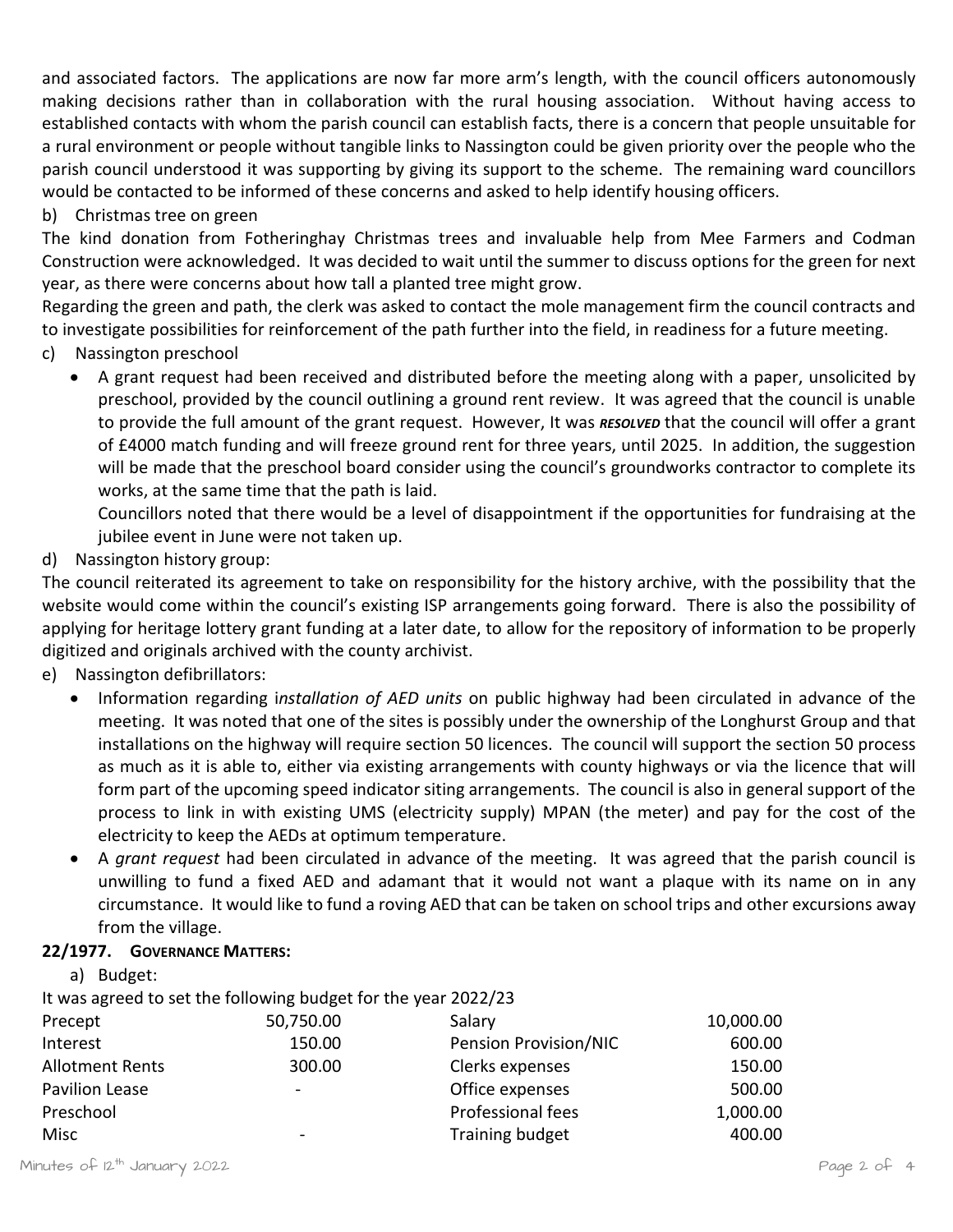| <b>NCC highways</b> | 534.00     | Website                       | 1,200.00   |
|---------------------|------------|-------------------------------|------------|
| NDP grant           |            | <b>Street Lighting</b>        | 950.00     |
| Wkg income          | 51,734.00  | <b>Playing Field</b>          | 1,500.00   |
| Reserves            | 120,880.00 | Footpaths / Environment       | 1,750.00   |
|                     |            | <b>Burial Board</b>           | 2,200.00   |
|                     |            | Insurance                     | 750.00     |
|                     |            | <b>NALC &amp; SLCC</b>        | 400.00     |
|                     |            | <b>Meeting facilitation</b>   | 300.00     |
|                     |            | Audit                         | 565.00     |
|                     |            | Allotment Expenditure         | 600.00     |
|                     |            | Churchyard                    | 850.00     |
|                     |            | C'man's allowance             | 150.00     |
|                     |            | Fwd Contingency (to reserves) | 11,119.00  |
|                     |            | Elections                     | 250.00     |
|                     |            | <b>VH Grant</b>               | 1,000.00   |
|                     |            | Highways / amenities          | 2,000.00   |
|                     |            | Tree inspection/works         | 3,000.00   |
|                     |            | Cohesion / wellbeing          | 4,000.00   |
|                     |            | <b>History Group</b>          | 500.00     |
|                     |            | <b>Grant funding</b>          | 6,000.00   |
|                     |            | Sub total                     | 51,734.00  |
|                     |            | Facilities reserve            | 55,626.00  |
|                     |            | Safety reserve                | 4,000.00   |
|                     |            | <b>General Reserve</b>        | 38,000.00  |
|                     |            | Cohesion reserve              | 10,000.00  |
|                     |            | Election reserve              | 2,000.00   |
|                     |            | Working cash                  | 51,734.00  |
|                     |            | <b>Total reserves</b>         | 109,626.00 |

#### b) Precept

It was *RESOLVED* to raise a precept demand for £50,750.00, which is 2% increase against the precept demand of the previous year, but may not be 2% on the taxpayer, once the rating authority applies band D equivalent calculations. **22/1978. FINANCIAL MATTERS:**

## It was *RESOLVED* to approve the following accounts for payment:

| <b>GOODS/SERVICE</b>             | <b>PAYEE</b>           | <b>NETT</b> | <b>GROSS</b> |
|----------------------------------|------------------------|-------------|--------------|
| Neighbourhood plan               | Yourlocale             | 1,500.00    | 1,800.00     |
| Mole control                     | Pestforce              |             | 275.00       |
| <b>PAYE</b>                      | <b>HMRC</b>            |             | 511.70       |
| Bench                            | Earth anchors          | 356.00      | 427.20       |
| Water at allotments (since 2020) | Anglian Water          |             | 276.06       |
| Dog bin collection               | <b>North Northants</b> | 15.55       | 18.66        |
| Grant                            | <b>Burial Board</b>    |             | 600.00       |
| Salaries and pension             |                        |             | 690.13       |

# **22/1979. OFFICIAL ANNOUNCEMENTS, NOTICES OR REPORTS / CORRESPONDENCE / REPRESENTATIONS OF NOTE:**

- It was *RESOLVED* to purchase a pack of *[hedgehog highway archways](https://www.dropbox.com/sh/t9du69xb2j20ikv/AABgJa2c266HlF_bPeuMtvk-a?dl=0)* £2.50 each to give away or to sell at the garden show
- A new article about the future use of oil heating and phasing out of oil fired heating over the next 8-18 years was noted.